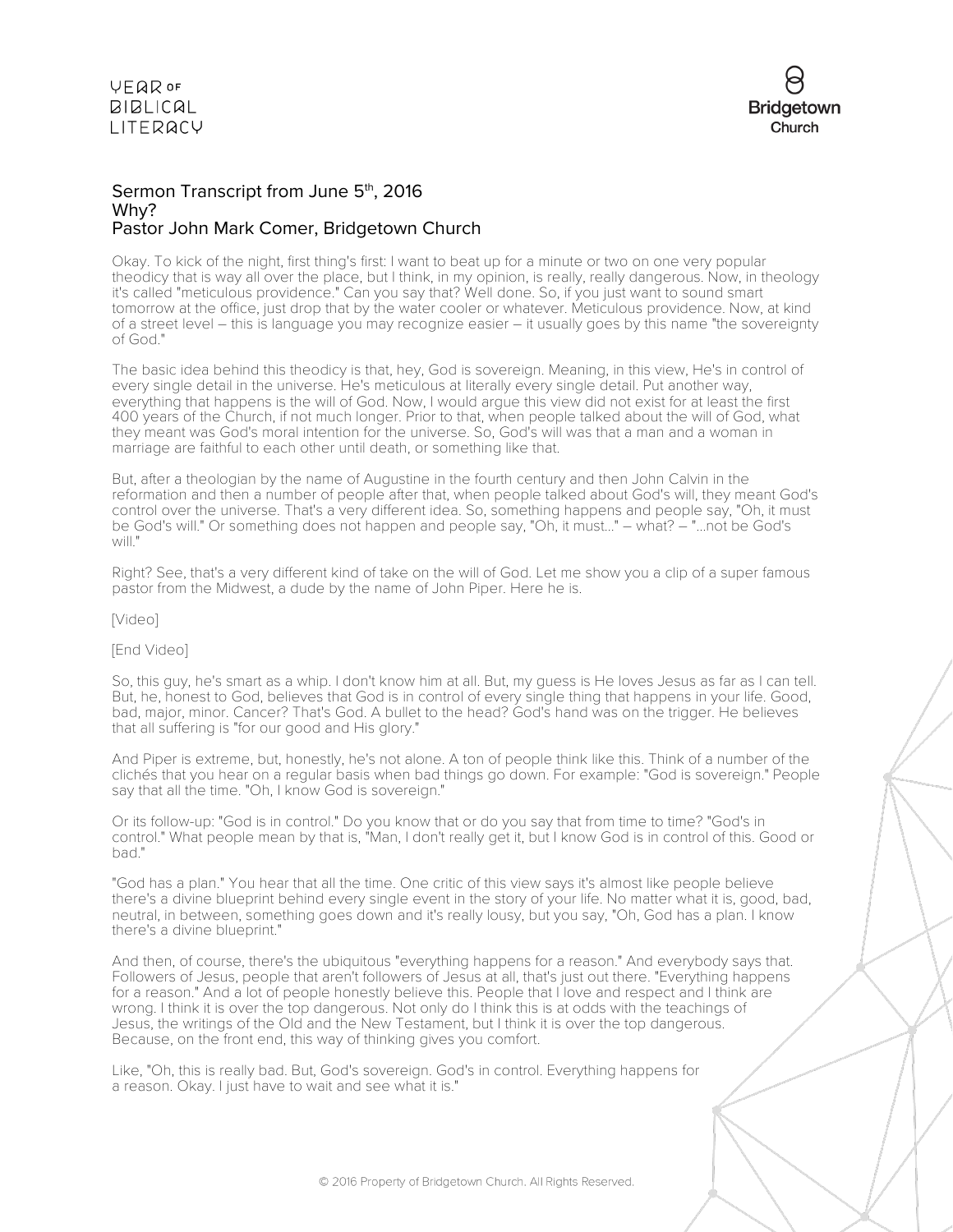

But then, on the back end, this view gives you a crisis of faith. "God is sovereign. But, my child was born with cerebral palsy."

God is sovereign over that?

"God's in control."

"Okay. But my college daughter was just raped on campus. God's in control of that?"

"God has a plan. But, I'm 35 and I'm still single and I'm aching for a husband and a family and I don't see it. It doesn't make any sense to me. God has a plan?"

"Everything happens for a reason, but now I've been through a divorce and it's been five years, it's been ten years and I don't see really any good out of it at all. Everything happens for a reason?

Do you see that? Front end comfort. "Oh, it's okay. It's okay. It's okay." Because we want to know that somebody's in control. If not us, then God. But then, on the back end, God, in your mind's eye, in your imagination, becomes a moral monster. You saw this last week in Job. At first, "The Lord gave, the Lord has taken away; may the name of the Lord be praised." But then he starts to follow that line of thinking through to its logical conclusion and, by the end, he's raging against God.

"You are not only amoral, You are immoral," is what he's saying to God. This leads you, in my personal opinion, to a toxic view of what God is like, because you think that God is responsible for all sorts of not only good, but also evil in your life. Now, with great respect to John Piper and the reformed tradition and a lot of my brothers and sisters who think this is right, I do not believe this at all. And, most of us in leadership don't believe it either.

You know, Piper said, and I quote from that video, "Everyone who dies dies because God wills they die."

Compare and contrast that with what Paul writes in the Bible that hopefully is open in front of you. 1 Corinthians 15. Look down to verse 24.

1 Corinthians 15:24: "Then the end will come, when he hands over the kingdom to God the Father after he has destroyed all dominion, authority and power. For he [Jesus] must reign until he has put all his enemies under his feet."

And then look at this: "The last enemy to be destroyed is..." – what? – "...death."

So, for Paul, the writer of a huge chunk of the New Testament, death and all of his friends are not God's will, but flat out God's enemy. In his imagery here, God is at war with evil, not in collusion with it. Well, what does this mean? It means that all sorts of things happen every single day that are not God's will at all. In fact, that are deeply at odds and against God's will. Yes, God is all-powerful and all good. But, I would argue that God does not always get His way. You have to factor in the reality that human beings and spiritual beings – we'll talk about that in a minute – have free will to either partner with God for all that is good and beautiful and true, or to rebel and rage against God.

The world is a terrifyingly free, beautiful, wild, dangerous place. And evil is the byproduct of that creative freedom. Dr. Gerry Breshears, just over the river, puts it this way:

"Evil is the result of the morally significant, free actions of God's creatures. Meaning evil is not the result of God at all. Evil is the result of the freedom that God built into the fabric of the universe."

Now, for me, maybe I'm the odd man out, but this seems like common sense. When I open up my Bible in the morning and I start to read, and as I read from Genesis all the way through to the end, I don't see a God in control of every single detail in the universe at all. I see a God in control of some things, but I see a God who created the world out of love. But, this world has been overrun by a hostile, alien invader that goes by the name of "evil." As John writes, "The whole world is..." – listen to this language – "...under the control..." – not of Jesus. He writes, "...of the evil one."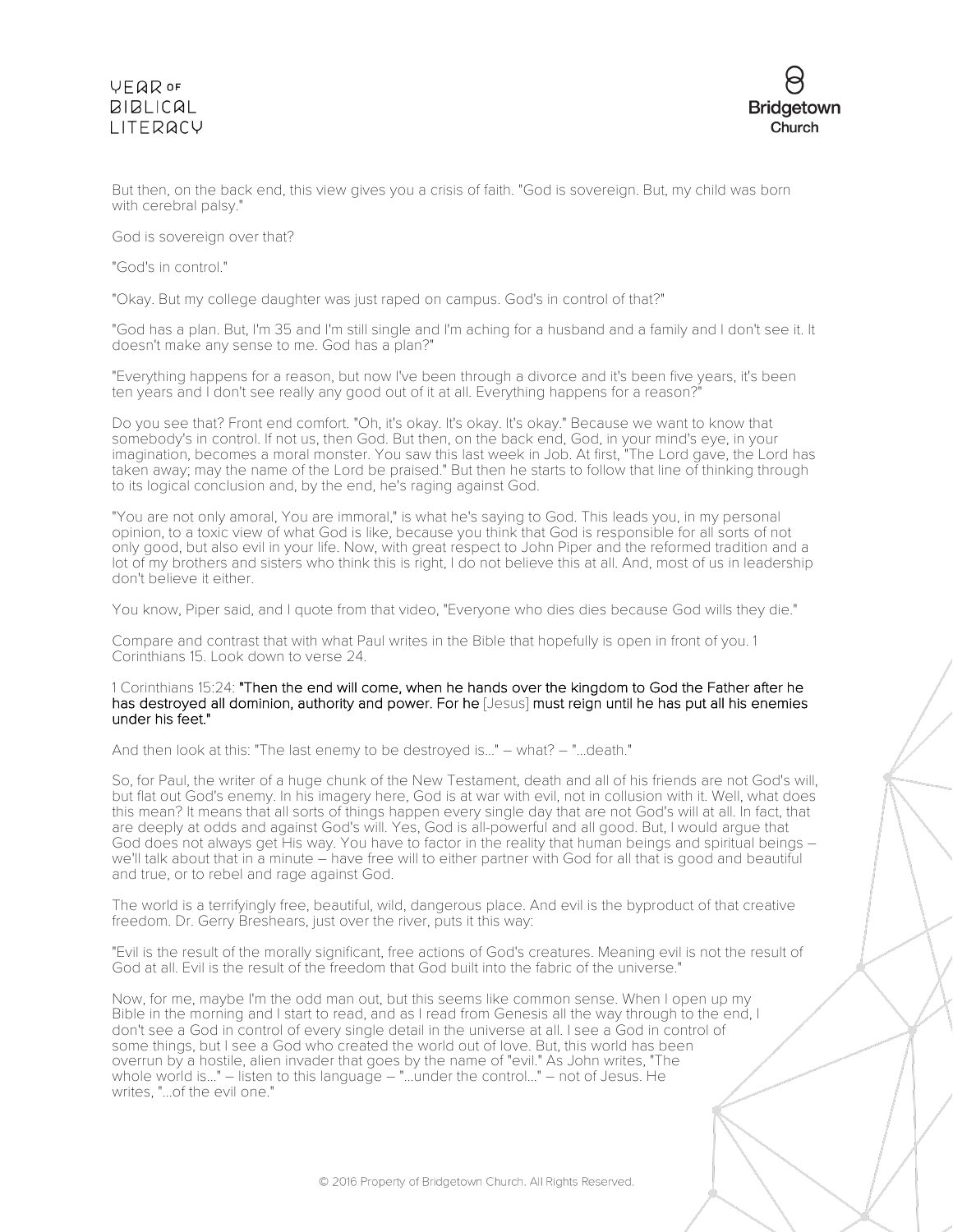

Let that sink in for a minute. "The whole world is under the control of the evil one." He writes that after Jesus' death and resurrection. And when I read the story of God, I see a God who is at war with this evil one and who, through the suffering, love and sacrifice of His Son, Jesus, and His family, his sons and his daughters, you and me, this God is at work to overcome evil with God and, in time, to usher in the Kingdom of God once and for all. But, in the meantime, Planet Earth is the site of a war. It's the site of a battlefield, and there's collateral damage all over the place.

This, obviously, is a very different take on evil. Now, usually when people think about the debate and all the controversy about sovereignty versus free will, usually people think about it along a spectrum. So, on one side you have a high view of God's sovereignty; a high view of how in control of the universe God is. Everybody kind of agrees that God is sovereign. But, nobody agrees on to what extent. And, on this side, you have meticulous providence and then a little close in you have Calvinism and all sorts of well-known writers and teachers over the years.

Then, on the other side, you have Arminianism, which says God doesn't cause evil but God does allow it, and in this view God is a little bit more out of bounds, and it's the result of human freedom or spiritual freedom and God is kind of there and doesn't cause it. But, He does allow it. Then, past that, you have open theism, which is a whole other thing. And if I had to pick, if I was kind of forced into this framework, I would for sure lean more to the free will side of things.

But, here's the thing: both sides argue from the Bible. Both sides have a ring of truth. And I really think there's a better way to come at this conversation. Not as a spectrum with a right and a left, but more as a web or a nexus. Here's my working theodicy. I call this the multi-polar view. I've kind of done this with Dr. Breshears and a number of other teachers.

This is based on Jesus' prayer. So, we say it all the time. "Your Kingdom come, Your will be done..." – where? – "...on earth as it is in heaven."

So, just think about that for just a moment, because we say that all the time. "Your Kingdom come, Your will be done on earth."

Notice that Jesus assumes something in that prayer. He assumes that right now God's will is not done on earth. Does that make sense? Otherwise you would not pray for God's will to be done on earth. Jesus assumes that heaven is the place where God's will is done all the time. But, earth is the place where God's will is not always done. Sometimes it is; sometimes it's not. Why? Because, on earth, there are other wills at play. There are at least five that I'm aware of, if not more.

First off is God's will. As I said, everybody agrees that God is sovereign. Nobody agrees what that means. What I think that means is that God is King and God can do whatever the heck He wants. Do you agree with that? Hopefully most of you do. God is King. He can do whatever He wants. And there are times – and this is honestly hard for me – and I think it's rare, but there are times when God co-ops evil for His own purposes. And there's a lot of irony in that.

He fights evil, at times, with evil. Sometimes to discipline you or me. Sometimes to mature you or me; to grow us up. You need to learn something. God needs to teach me a lesson. Or, other times, to keep evil in check. I mean, think of a police officer fatally shooting a pedophile or something to keep a child out of harms way in a hostage negotiation or something like that. A great example in the Bible is the exile. We just read through that. After hundreds of years of warning Israel to repent for idolatry and injustice. If you know this story, finally God says, "Okay, enough is enough," He takes away His hand of protection and, literally, within months, Babylon is there at the door. Syria up in the north, Babylon down in the south. And Babylon comes in to wipe Jerusalem off the map and take Israel away into captivity.

Was that God? Kind of. It was Babylon, and God did not override Babylon's will. But, that was God. Whether it's direct or indirect, that was God essentially saying, "Okay. Here you go." To discipline you, to mature you, to put a stop to evil. There are times when God causes evil. If not directly, then indirectly. In the language of Piper and friends, "For our good and His glory."

My beef with Piper, with meticulous providence, is I think those times are really rare. I think they are an exception to the rule. He and others think that's always that way. I think it's barely ever that way. Don't assume that evil in your life is from God's hand to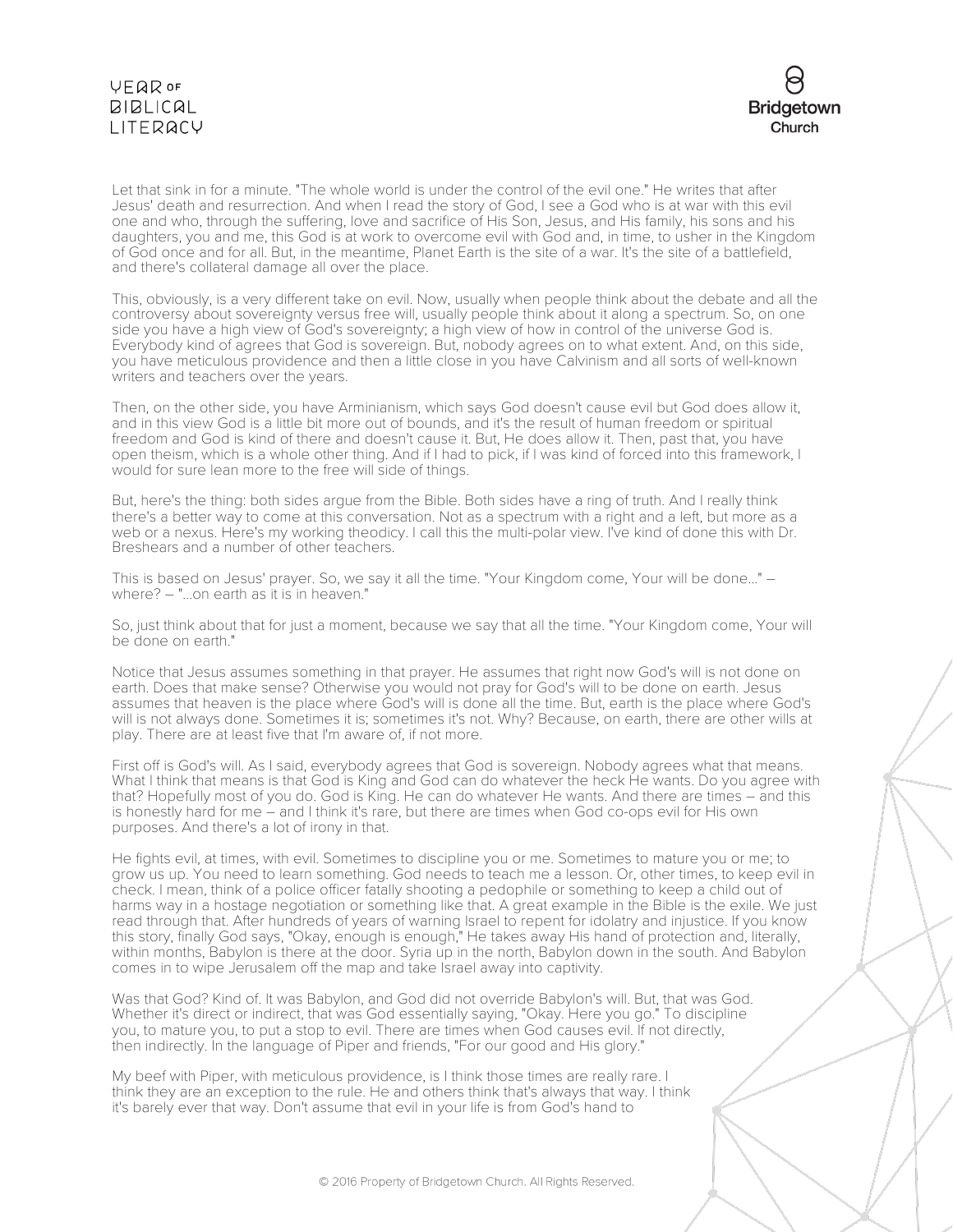

discipline you or mature you or teach you a lesson. I mean, learn all you can out of a time of suffering in your life. But, don't just assume that it's God's hand to discipline you or there's a lesson or to teach you or something like that.

And keep in mind there's a huge difference between Israel going into exile for her idolatry and her rampant, horrific injustice, and a woman giving birth to a stillborn child. Those are two very different stories. So, first you have to factor in God's will. God has a hand in our life. But then, you also have to factor in our will. So, Alexander Solzhenitsyn on coming back to Russia after years in exile, he was criticized for eating and drinking with the corrupt politicians that were still in power. And it was really interesting. When asked about it, he said this. Famous line. He said:

"The line between good and evil runs straight through the middle of the human heart."

What he was saying is that what we want to do as human beings, particularly in the West, we want to locate evil externally, out there in someone else, when the reality is it's located internally, right in here in you or in me. We want it to be us versus them. Right? Good guys; bad guys. Think about the rewriting even of World War II. The Allies and Axis. And I'm not here to argue for Hitler or anything. I'm just saying we rewrite history to make it into good guys and bad guys. Or, in the therapy world, I'm the innocent victim and so and so, my ex or my dad is the guilty perpetrator. Innocent victim; guilty perpetrator.

That's how we want to come at it. But, in reality – and we all know this – our own heart is anything but black or white. It's grey a lot of the time. There's darkness that is in there, even as followers of Jesus. We are responsible for so much evil, not only in the world at large, but evil in our own life. Some suffering, if not a lot of suffering, in our life is the byproduct of our own sin, of our own poor judgment, of bad decisions we make, of immaturity. We can't blame God for that or other people for that or even Satan for that. We have to accept responsibility. Not with guilt, not with shame, but with a humility.

So, there's God's will, then there's our will, then there's other people's will. So, other people have freedom and, just like you and me, a lot of those people use and abuse that freedom. And I know this is not popular at all to say in the west, but there are evil people who do evil things. And if you don't believe that, with all due respect, wake up. There are evil people who do evil things. Often, those evil people fly planes into buildings in the middle of a city. Or, in response, send predator drones and kill innocent women and children on the other side of the world. Or lie about you at work. Or abuse you as a child. Or betray you. Or cheat on you. Or so on and so forth.

Because, just like you and just like me, they're free. And they often wreak havoc in the world and cause, at times, catastrophic suffering in our life. So, some suffering is caused not by us, but by other – not by God – people. Then, fourth, you have to factor in what the New Testament calls Satan and the powers. Now, I know we're in the middle of Portland. Most of you have a college degree and all of that. We're educated. Blah, blah, blah. I know that it's not in vogue to believe in Satan right now or in a spiritual world that's just as real as the physical one.

The Western, secular worldview that we grew up around and were educated into makes evil out to be this abstract concept. I would argue the Western world is incredibly naive in how it thinks about evil. I believe, as a follower of Jesus, based on His teachings, that evil is personified and real. That it has a name, Satan, and this spiritual being that goes by the name Satan through the New Testament is in league with a whole array of other spiritual beings, who knows how many, at war with God and with all that is good, beautiful and true in God's world. And that a huge chunk of this world is right now, not for long, under his control.

The Bible has all sorts of names for these creatures. Angels, demons, spirits, princes, principalities, heavenly beings, gods, powers. The point is, whatever language you prefer, there is a vast society of creatures, some good and others evil, some that partner with God and you and me to usher in the Kingdom of God, but others that are kind of synced up with the Satan and at war with God whose end goal is to drive the world into the ground. As Jesus said of Satan, "He comes to steal and kill and destroy."

Greg Boyd – and, once again, I don't endorse everything this dude has to say. But, I love this quote right here:

"When one possesses a vital awareness that in between God and humanity there exists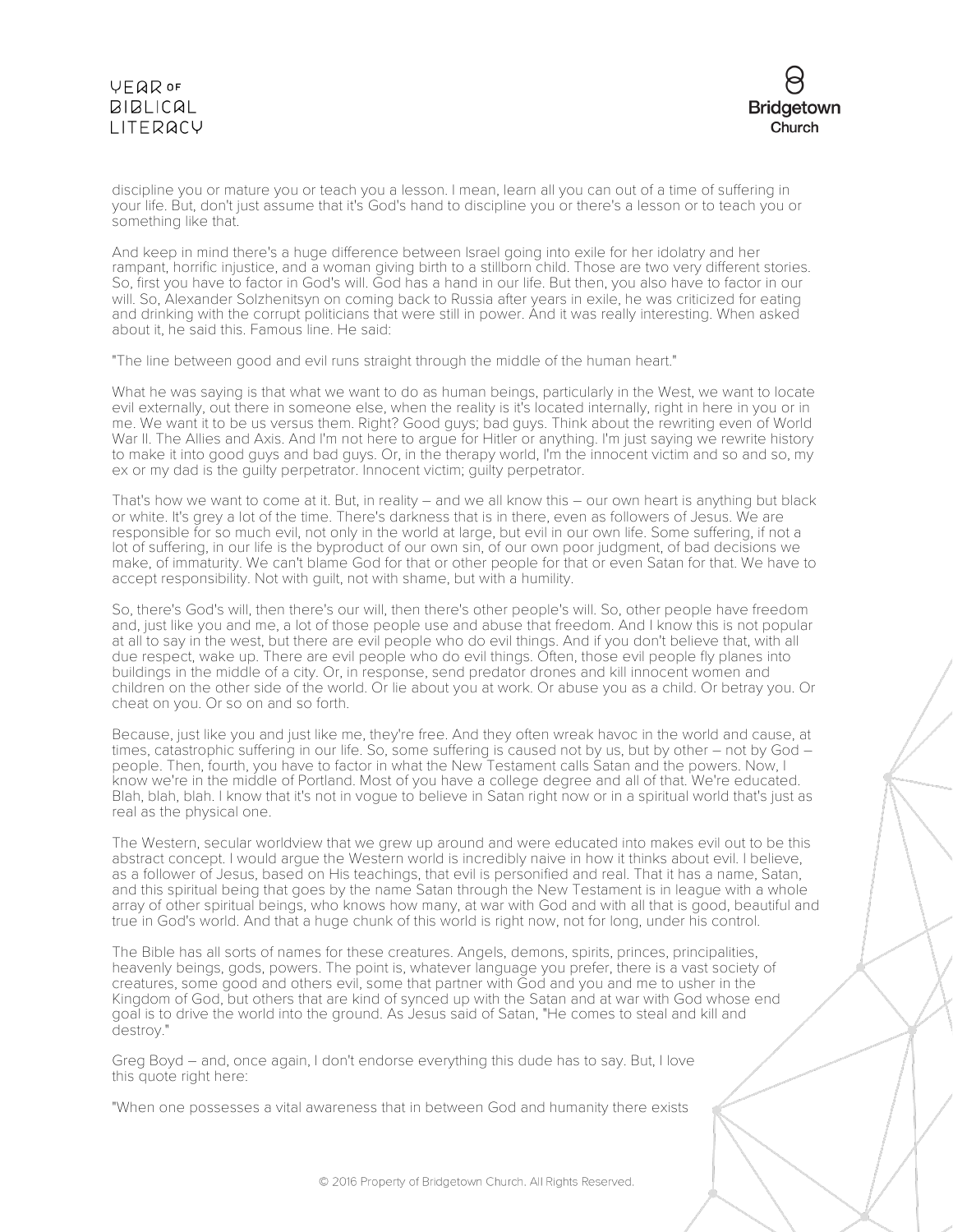

a vast society of spiritual beings who are quite like humans..." – listen to this – "...in possessing intelligence and free will, there is simply no difficulty in reconciling the reality of evil with the goodness of the supreme God. It virtually sidesteps the problem of evil."

Now, that last line, I think he overstates it. But still, when you think about evil you have to factor in Satan and his crew. C.S. Lewis, if you've ever read the Screwtape Letters – if not, it's so worth your time – says, "You know, there's a mistake that we make when it comes to Satan and the demonic realm. Either we kind of go crazy..." – and you know people like this who literally think that there's a demon behind every bush, every flat tire, every cold. It's like, "How are you doing?"

"I got in a fight with my wife on the way to church. It was totally Satan."

I'm like, "I think you were just stressed out and a jerk. I don't think it was Satan."

You know? And Satan's not God. He's not omnipresent. He's one place at a time. My guess is he had better things to do than make you be a tool shed. But, there's a lot of people that just blame Satan for everything rather than some things. But then, on the other side – and this is, in my opinion, way more of a problem – we just act educated and progressive and Portlandish and we act as if Satan isn't even real at all. And I think that's even more dangerous because – and I said this last week, but listen carefully – to the degree that you don't take Satan and the demonic realm seriously, you attribute his evil either to other people or to yourself or, worse yet, to God. When, in reality, so much evil is caused not only by human freewill, but by spiritual free will of a vast society of beings that have the exact same freedom that you and I have.

Then, finally, the last kind of factor in the matrix is chaos. So, I'm guessing that most of you have either read at least a little bit of chaos theory in school. If not, you saw Jurassic Park. Right? Or read a Michael Crichton novel? It's all there. Same difference. So, the basic idea is that everything is interconnected. You know, the butterfly effect and all of that. Everything is interconnected. There is such a thing as random chance in the universe. In theology, this is called "natural evil." So, not murder or war or genocide. Natural evil is an earthquake or a tsunami or an avalanche or blight on a crop.

Old Testament scholar, John Walton, who was here a few weeks ago, he has three categories in particular for Genesis: order, disorder and non-order. Order is the world as God intended it to be. The Garden of Eden. Disorder is the byproduct of sin and how sin has warped the world out of shape. So, murder or abuse or adultery. That's disorder. But then, his third category is non-order. That's just the chaos in the universe that has yet to come under the rule and the reign of Jesus and his co-rulers; you and me. Stuff like an earthquake or a tsunami.

So, while I very much believe that God could be involved in a natural disaster and I believe that Satan and the demonic realm could be involved in a natural disaster, but also, it could just be that an earthquake or a tsunami was caused not by God's will or humans will through global warming, but could just be caused by tectonic plates rubbing up against each other. There is, I believe, such a thing as an accident. There is such a thing as luck. Good luck and bad luck. There's a lot of stuff in life that is random. "Everything happens for a reason." I don't think so. I think some things happen for a reason and other things are just weird. That's the technical term for it. "It's just weird."

So, as I think about it, when you run an event, good or bad, in your life through this lens, you have to factor in God's will, our will, other people's will, Satan and the powers and then just life on this side of resurrection in the world. Now, let's test out this model really fast. Let's start with something easy and not horrific evil or whatever. Let's say you lose your job. And that's not to downplay. That's not easy. But, it's easier.

Let's say you lose your job. Okay? The default setting, in particular if you grew up in the Church, is to say something like, "Oh, I know God's in control of this," or, "I know God has a plan," or, "Hey, I know everything happens for a reason."

But, if you think about it, in my opinion, more carefully, it could be that was God. It could be to discipline you; it could be to mature you. It could be because God has something better for you. How many people do you know that story? It's like, "Oh, I lost my job and then, two weeks later, I got the job of my dreams."

That's awesome. But then, I could also tell you story after story after story of, "I lost my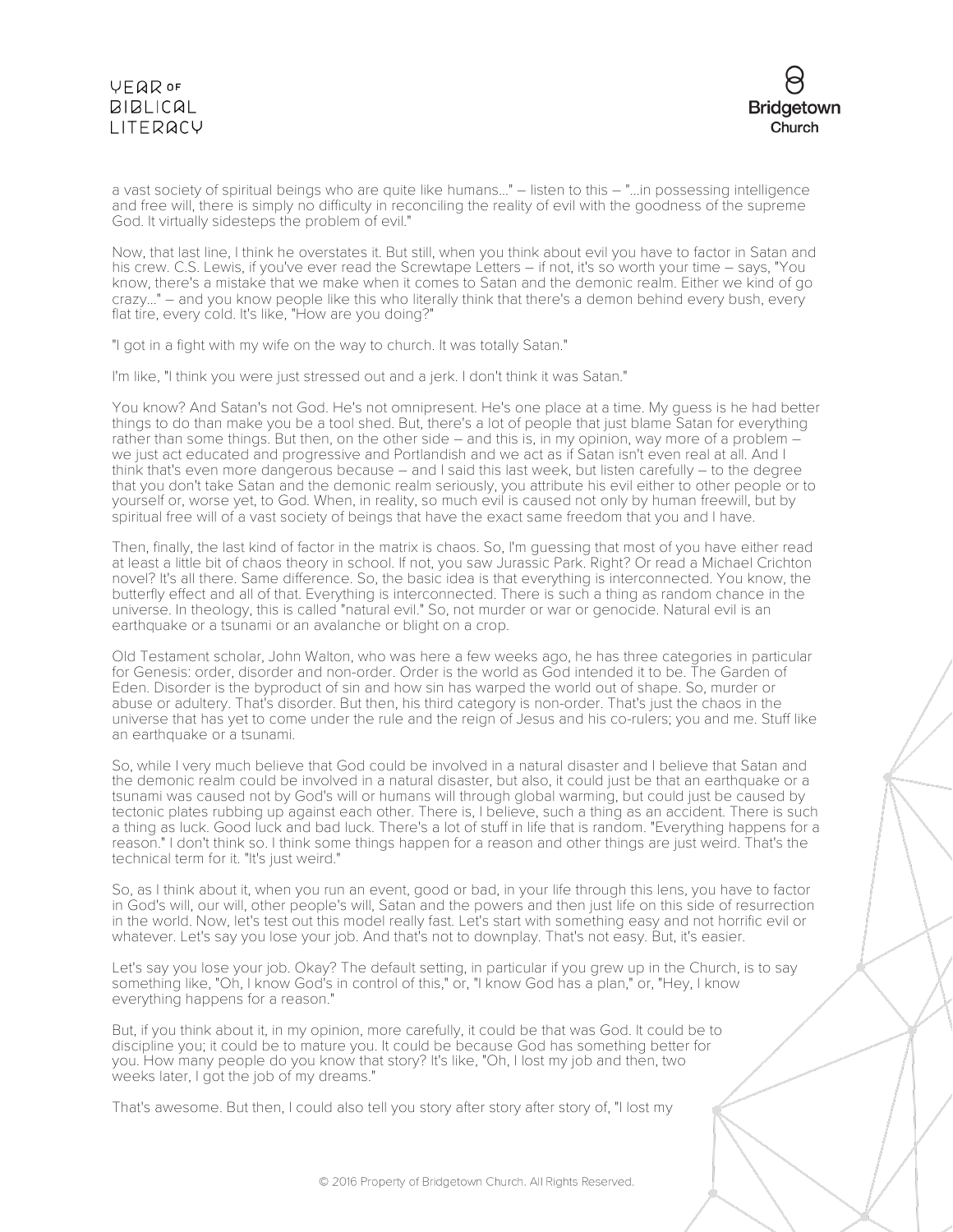

job and then a year later I still didn't have one and then I lost my house and then I lost this," and it's just this horror story. Right? And so, you have to factor in both. So, it could be God or it could, with all do respect, just be you. Like, you were on Instagram and not on Excel. One of those was your job, the other was not. Or you were just snotty with your boss or you were difficult to work with with a coworker or something and you have to – no guilt, no shame – face up to that. Or it could be somebody else. It could be there was a coworker who was just malevolent and mean-spirited and wanted your job and was willing to lie, cheat and steal to get it.

Or it could be Satanic. It could be a demonic attack on your life. Especially if your life, you're a witness there at the office or the job site or whatever you actually do is somehow inline with Jesus and His Kingdom of God and Satan was just really, really angry about it. Or it could just be chaos. It could just be natural evil. It could just be a downturn in the economy or your company's in the red and had to cut back or whatever it is.

Now, here's what's so dang frustrating is that it's not always clear cut. Right? A lot of the time it is. A lot of times you can look to a bad event in your life and you can say, "That was God. That was me. That was my own stupidity and immaturity. That was somebody else who said this about me. That was Satan. I really believe that was just life."

But, a lot of the time, it's not like that. It's complex and it's messy and it's ambiguous. Turn really fast to 2 Corinthians 12. Just one letter to the right and to the very end. This is a well known line that I think is a great case study.

If you look at 2 Corinthians 12:7, Paul writes, "Because of these surpassingly great revelations." About God and life and what we now have in the New Testament.

"Therefore, in order to keep me from becoming conceited,"  $-$  listen to this. Second half of verse  $7 -$ "I was given a thorn in my flesh," - we're not exactly sure what he means. Most scholars speculate some kind of a chronic illness. Epilepsy or a back disease or something like that. Listen: "A messenger of Satan, to..." what? – "...torment me [or torture me]. Three times I pleaded with the Lord to take it away from me. But he said to me, 'My grace is sufficient for you, for my power is made perfect in weakness.'"

So, was this thorn God? "It was given to me." Notice he does not say by whom. By God? By Satan? By somebody else? Or, is this from Satan, a messenger from Satan, to torment me; to torture me? Or was this because of Paul's own pride because of the surpassing revelations to keep me from becoming conceited? The answer is: yes. All of the above. At least three are at play here. And I can read to you about Jesus and His line on the Tower of Siloam and these people that died. I can read to you from the end of Genesis 50 about the how the brothers sinned against Joseph and how God intended it for good. Example after example where it's not one of the five, it's one or two or three of the five all at the same time.

So, our theodicy here is more like a web or a nexus than a spectrum. It's a little bit more either/or than both/and. And, if you say, "That's cheating," you're kind of right. But, hey. Sometimes we can identify. "This suffering was caused by me or by Satan or by God or whatever."

But, there are other times, as we said last week, where we just can't see behind the curtain of the universe. And we have to live in that mystery. But, listen. Here's where I want to kind of flip it for you. And this, for me, was really helpful. What if "why" is the wrong question? "Why do bad things happen to good people? Why does God allow evil and suffering and injustice and war and famine and abuse?"

What if that's the wrong question? When it comes to the problem of evil, we want God to say something about it. We want an explanation. But, instead, what we get in the Bible and in Jesus is that God does something about it. We get a solution and an invitation. What we get in the Bible is not a philosophy. If you want a philosophical, abstract concept about the problem of evil, you're not going to find it in the Bible. You have to go elsewhere for that.

What you instead get in the Bible is not a philosophy, but a story. I would argue that the Bible is essentially written to tell the story of what God has done, is doing and will do about evil and to invite and call you and I to join in that story. So, here's that story really fast to recap. Most of you already know this.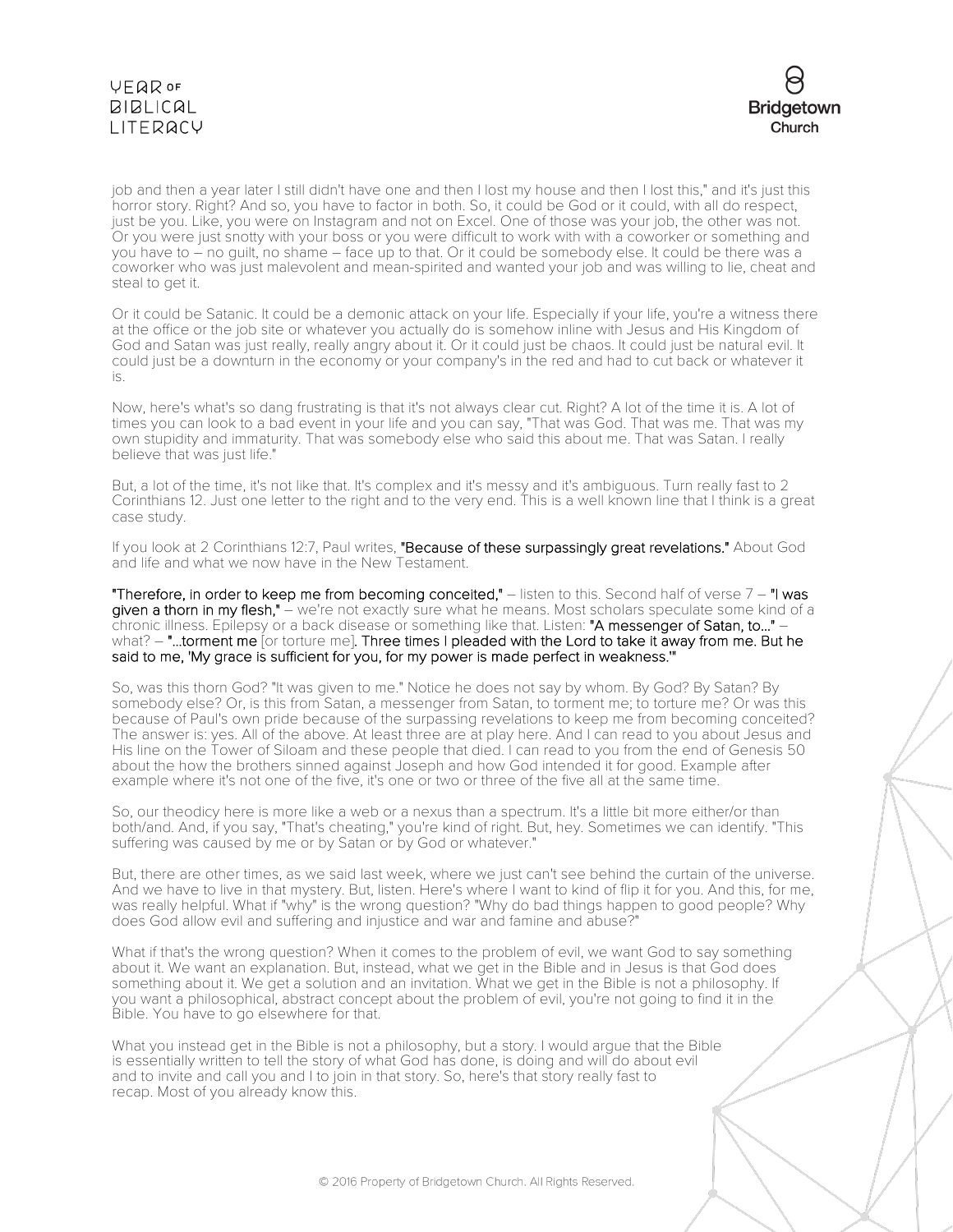

In the beginning, God created the heavens and the earth. Then He created humanity, you and me, to partner with God, to draw out the potential and flourishing of the planet. And, originally, everything was "very good." There was no evil at all. So, that's why you ache for it and you crave and you desire a world with no evil. In spite of everything that you grew up in, science class and evolutionary theory and survival of the fittest, in spite of everything you know at a scientific level, you still, whether you're a follower of Jesus or not, you ache for Eden because it's there in your DNA. That's what God intended.

But, in the fall, if you know this story, everything went belly up. In Genesis 3 there's a snake that we later in the story realize is symbolic for Satan and he's in the garden with no explanation. Where did the snake come from? How did he get into the Garden of Eden? It does not say. He's just there. An alien intruder in God's very good world. But, human beings join in the snake's rebellion against God and, as a result, evil is now officially here to stay. Then God calls out a people to put the world to rights; Israel. But, as you read through the Old Testament, you quickly realize that the people of the solution are not part of the problem.

The Old Testament is simply the story of one failure after another after another. But, it draws evil to a point and all of it leads up to the coming of Jesus. Jesus, who comes as Israel in person, as humanity in person, all of Israel's history devolves onto Jesus' shoulders and He takes evil and all of its forms straight to the cross and there He puts it to death. Now, in theology, how you interpret the meaning or the significance of Jesus' death – which is an event, not an abstract concept or an idea. It's an event. How you interpret that event is called your "atonement" or "atonement theory."

In the West, ever since the reformation a few hundred years ago, the dominant theory of the atonement has been a view called "substitutionary atonement." It's this idea that Jesus died in our place. It's based on the sacrificial system in the Old Testament. He dies, we live. We live and He dies. Now, we believe this here at Bridgetown. I believe this. We believe it deeply. But, it might come as a surprise to a number of you to hear that for the first, bare minimum, millennium, if not millennium and a half, of the Church, the dominant atonement theory was not substitutionary atonement, it was another view called "Christus Victor." That's a Latin phrase meaning "the victory of Christ."

And it's this idea that in Christ's death and resurrection – because you can't piece apart or pull apart the two – Jesus won the decisive battle against evil. Evil was still here, but the cross and the resurrection were essentially, if you know your World War II history, it was D-day to the rest of the war. After D-day, Hitler was essentially done. But, there was still years left of fighting. That's what Jesus' death and resurrection was. He crushed the spine of Satan and the powers, He beat back sin at an individual level and at a society-wide level and He, in His resurrection, defeated death itself.

Now, which one is right? Well, I believe that substitutionary atonement and Christus Victor, I believe in both of them and a number of other atonement theories. I think they all go together beautifully. It's very much a both/and. But, I think that Christus Victor is the knife's edge in how we think about the cross. Again, Greg Boyd writes this:

"Christ's incarnation, death and resurrection reveal that, though God is not culpable for the evil in the world, He nevertheless takes responsibility for the evil in the world. And, in taking responsibility for it, He overcomes it. On the cross, God suffers at the hands of evil."

Let that sink in. You're not alone in your suffering. God suffers at the hands of evil.

"And in this suffering and through His resurrection, He, in principle, destroys evil. Through the cross and resurrection, God unequivocally displays His loving character and establishes His loving purpose for the world, despite its evil resistance."

The war; the pushback.

"He therefore demonstrates that evil is not something..." – listen to this line. It is so dang good.

"He demonstrates that evil is not something God wills into existence, it is something He wills out of existence."

How good is that? It's not good? I think it's really good. Either it's really good and you're like, "Wow," or it's just really hot in here or I'm boring or something. But, now, we're not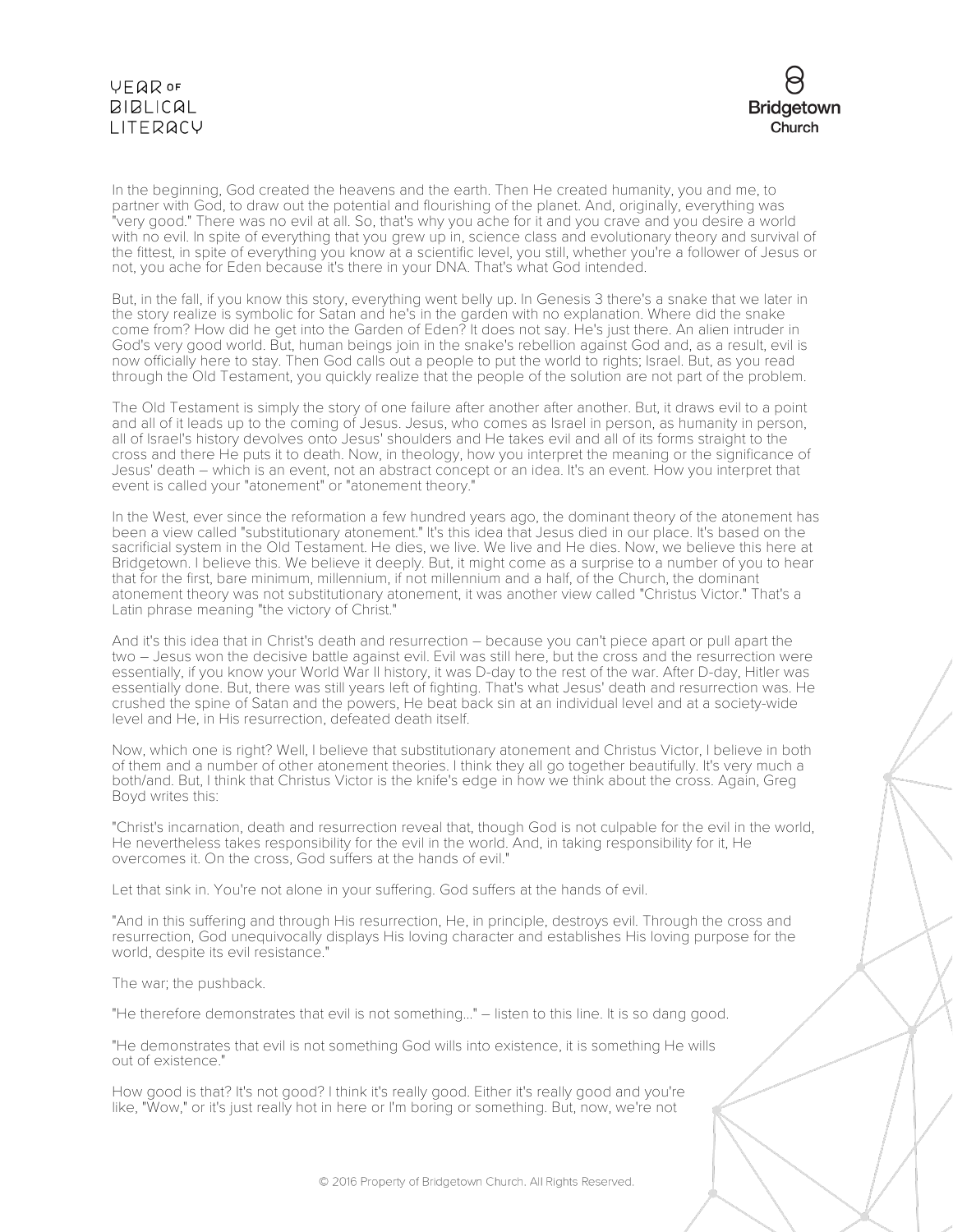

done. So, Jesus' death and resurrection are kind of the climax of the story, but it's not the end. Jesus' death and resurrection move on. Jesus then, in the New Testament, calls His followers, you and me, to join in His work, His Kingdom work, to overcome evil with God. And then the New Testament looks forward over the horizon to Jesus' return, to judgment day. Which, for a follower of Jesus, is a good thing. It's a day when Jesus comes back and evil is not kind of, sort of gone. It's all gone for good. Jesus puts the world to rights forever.

This, my friends, is the hope of the Gospel. Over a decade ago, after the tsunami, I remember this. Some of you do as well. Some of you were too young. But, after the tsunami in the Indian Ocean in 2004 that killed 230,000 people, John Piper – he does this normally after a natural disaster – wrote an essay in which he said that it was the will of God. He said, and I quote, "Satan is not the decisive cause of more than 100,000 deaths; God is."

In response, there was an Orthodox theologian by the name of David Bentley Hart that wrote an article for the Wall Street Journal that eventually became this masterpiece of a book, and it kind of went viral. It's this beautiful – you can go read it online – loving, humble pushback to Piper and that "this is the will of God" mentality. And at one point in the essay he writes this:

"Of a child dying in agonizing death from diphtheria, of a young mother ravaged by cancer, of tens of thousands of Asians swallowed in an instant by the sea, of millions murdered in death camps and gulags and forced famines, our faith is in a God who has come to rescue His creation from the absurdity of sin and the emptiness of death. So, we are permitted to hate these things with a perfect hatred. As for comfort, when we seek it, I can imagine none greater than the happy knowledge that when I see the death of a child, I do not see the face of God, but the face of His enemy. It is a faith that has set us free from optimism and taught us hope instead.

"It is a faith that has set us free from optimism and taught us hope instead."

I want to end really fast on that note of hope. Just turn a few pages to the left to Romans 8. I want to read to you bits and pieces of a beautiful, moving, kind of haunting passage about the ache that you and I and even, Paul will argue, creation itself has for Jesus to return and put the world to rights.

Paul writes this in Romans 8:18: "I consider that our present sufferings..." – whatever it is. Some of you are in a great spot right now. It's summer. Salt and Straw's on the agenda for the night and it's just great. Others of you are really in a living Hell right now and this is a beautiful word for you.

"I consider that our present sufferings are not worth comparing with the glory that will be revealed in us."

Think about that. If there was a scale, it does not even compute. Not even worth comparing.

"For the creation waits in eager expectation for the children of God [you and I] to be revealed."

He means "set free from sin forever."

"For the creation was subjected to frustration, not by its own choice, but by the will of the one who subjected it, in hope that the creation itself will be liberated from its bondage to decay and brought into the freedom and glory of the children of God."

When you and I finally rule over the world as we should.

"We know that the whole creation has been groaning as in the pains of childbirth right up to the present time."

Trying to bring a new world to birth.

"Not only so, but we ourselves, who have the firstfruits of the Spirit, groan inwardly as we wait eagerly for our adoption to sonship, the redemption of our bodies. For in this hope we were saved. But hope that is seen is no hope at all. Who hopes for what they already have? But if we hope for what we do not yet have, we wait for it patiently.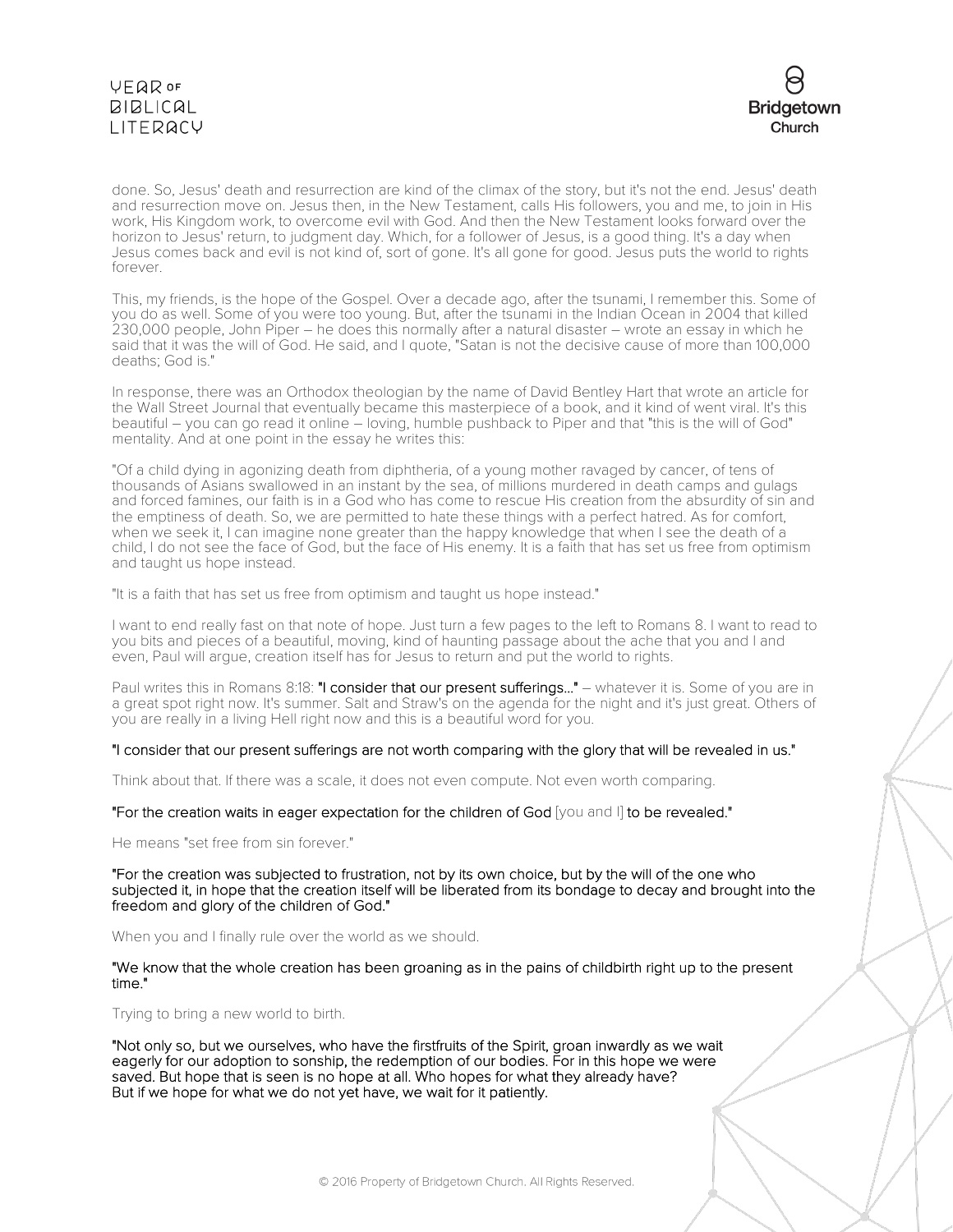

#### Romans 8:28: "And we know that in all things God works for the good of those who love him, who have been called according to his purpose."

That last line right there – how beautiful is that passage, by the way? Man. That would be really great to put to memory if you're in a hard spot right now. But, that last line, "We know that in all things God works for the good of those who love him, who have been called according to his purpose," which is often misquoted as "all things work together for good." The Bible does not say that. You just read it. It does not say that. But, that is not only one of the most misquoted lines in all of the New Testament, I would argue it is one of the most misunderstood.

This passage is about our present sufferings, as Paul said. And, to compare and contrast that with our hope for the future. And Paul has all this beautiful stuff to say about hope. Hope is not wishful thinking, in Paul's mind. It is the declarative, definitive, resolute, expectation, put your money in the bank and count on it of coming good based on the character of God. But, for Paul, our hope – and please listen to me carefully – is not that one: nothing bad will happen to us. Jesus said flat out the exact opposite. "In this world you will face..." – what? – "...tribulation."

That's like a promise from Jesus. Any of your grandmas have the Pocket Promise Book or something like that? All the promises of the Bible? That one's not usually in there. Here's Jesus: "I promise you life will be hard. I promise you, some of you way more than others, you will bump up, in particular if you follow me, suffering, hardship, angst, loss, death, all of that in the end."

So, our hope isn't that one: nothing bad will happen. And our hope also isn't that everything that happens to us, it's the will of God. "God's sovereign, He's in control, He has a plan, everything happens for a reason."

"I know that sounds really loud or you lost your mom or you lost your child or you're this or you're that or there was a betrayal or there was abuse. But hey, everything happens for a reason. God's in control."

That's not our hope. That, in my mind, is just a gross misreading of what the Scriptures have to say. Our hope is that no matter what happens, Jesus is back from the dead, my friends. He is King over the world, over the universe itself. His Kingdom is here and it's coming. And, no matter what you face, whether your life is easy or hard, whether your dream comes true or you face crushing disappointment, no matter what it is, God is with you, you are not alone. He knows suffering better than anybody and, if you turn over all the broken pieces of your life to Jesus, He has an uncanny ability that God and only God has to take the broken pieces of your life and to turn it into something beautiful; to somehow take evil and, even though it's evil, turn it into good.

So, to bring it all full circle, what if "why" is really the wrong question? What if "what" is the better question? Not, "Why did this bad thing happen to me as I was a child or through my divorce or infertility or singleness or marriage." Not, "Why," because the reality is, man, you might not want to look too hard for the reason behind your suffering. Because, you might find one and you might not. Or you might like what you find and you might not like what you find. Instead, look for what God wants to do out of your suffering.

As you turn over your pain, as you turn over your disappointment, as you turn over your family of origin, as you turn over your cracked relationship with your mom or your dad, as you turn over whatever it is that's in your mind's eye right now, and maybe there's more than one thing, as you turn all of that over to Jesus and you just say, "Jesus, rescue me. Save me. I need you." Three questions to ask. One: what is God going to do in the end?

Spoiler alert. We know the end of the story. A day is coming when God puts out the fire of racism, misogyny, injustice, the dark underbelly of globalization, betrayal, abuse, death, loss and everything in between and it's finally and fully gone forever. So, no matter how bad your suffering is on this side of resurrection, please – and I know, for some of you, it's legitimate – know that this life is temporary. That doesn't make it easy, but it makes it easier. This life is temporary. Your life now, you're 50, 60, 70 or 80 years is a blip on a line that is stretching into eternity as a follower of Jesus. This life is not all there is. And you have to say that to yourself over and over and over again in the Western secular world. This life is not all there is. And the life that's coming is not less real, but more real. And it's not just me up in heaven forever, it's me here on earth living the life that God intended for me all along.